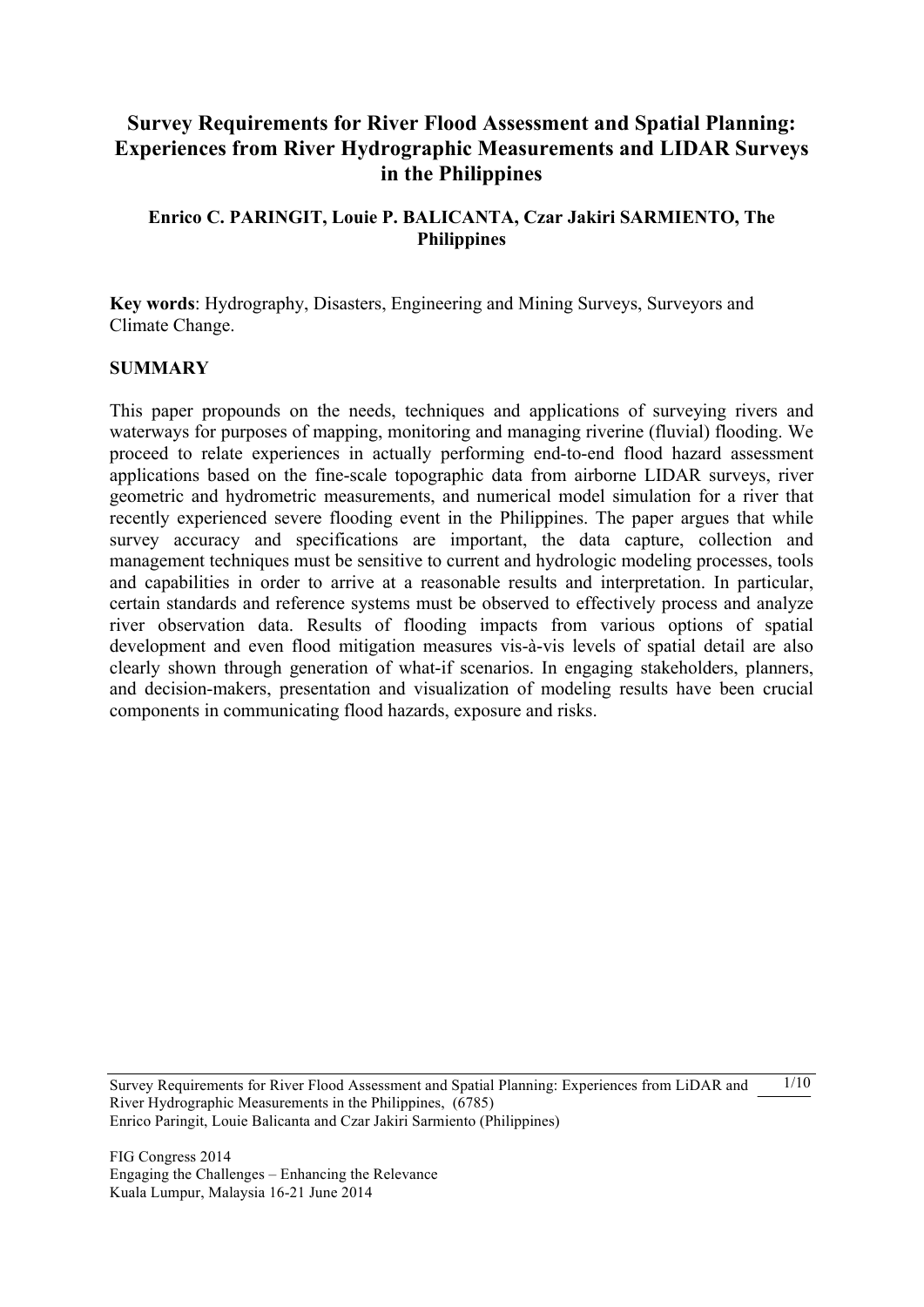# **Survey Requirements for River Flood Assessment and Spatial Planning: Experiences from River Hydrographic Measurements and LIDAR Surveys in the Philippines**

### **Enrico C. PARINGIT, Louie P. BALICANTA, Czar Jakiri SARMIENTO, The Philippines**

### **1. INTRODUCTION**

Rivers are important sources of fresh and flowing inland water vital to the socio-economic functioning of society mainly for agricultural and urban service applications. Measurement and survey of river characteristics is therefore an indispensable exercise if any plans to develop, conserve and sustain resources found on river systems are to be drawn. In surveying, various methods for the measurement of geometric and hydrographic properties as well as the tenurial conditions of rivers have been established for different purposes ranging from power generation, water supply, irrigation and navigation. Surveys of rivers are also performed to serve as basis for planning, designing and implementing mitigation strategies to prevent, reduce or control riverine floods.

#### **1.1 The Philippines River Systems and its Flooding Woes**

In the Philippines, there are about 421 major river basins,  $18$  ( $>1,400$  km<sup>2</sup>) of which are considered principal due to their economic value and social benefit it brings to the local communities. By international scales, Philippine rivers are comparatively short due to the archipelagic configuration of the country. However, due to the vast and extensive use of river resources, citizens opt to live near rivers, streams and creeks.

Every year, the Philippines experiences devastating river-related disasters such as floods, rainfall-triggered landslides, debris flow and mudflows. According to World Risk Index 2012, the Philippines places third out of 173 countries ranked according to their "risk score" or their exposure to hazards such as floods and storms, drought and sea level rise (Muckle, 2012). Riverine floods are technically pure water hazards in contrast to landslides, debris flows and mudflows which carry with them solid materials such as sediments, boulders and trees.

In order to address the flooding problems, there is a need to gather information on river characteristics as critical inputs to the formulation of both structural and non-structural measures to mitigate flooding hazards. It is necessary to incorporate the effect/influence of other development plans for an entire a river system in the formulation of an overall flood control plan. For example, the height of levee will affect the design height of bridge. Likewise, the design riverbed profile will affect the design of the irrigation intake/canal and other related facilities.

Survey Requirements for River Flood Assessment and Spatial Planning: Experiences from LiDAR and River Hydrographic Measurements in the Philippines, (6785) Enrico Paringit, Louie Balicanta and Czar Jakiri Sarmiento (Philippines)  $2/10$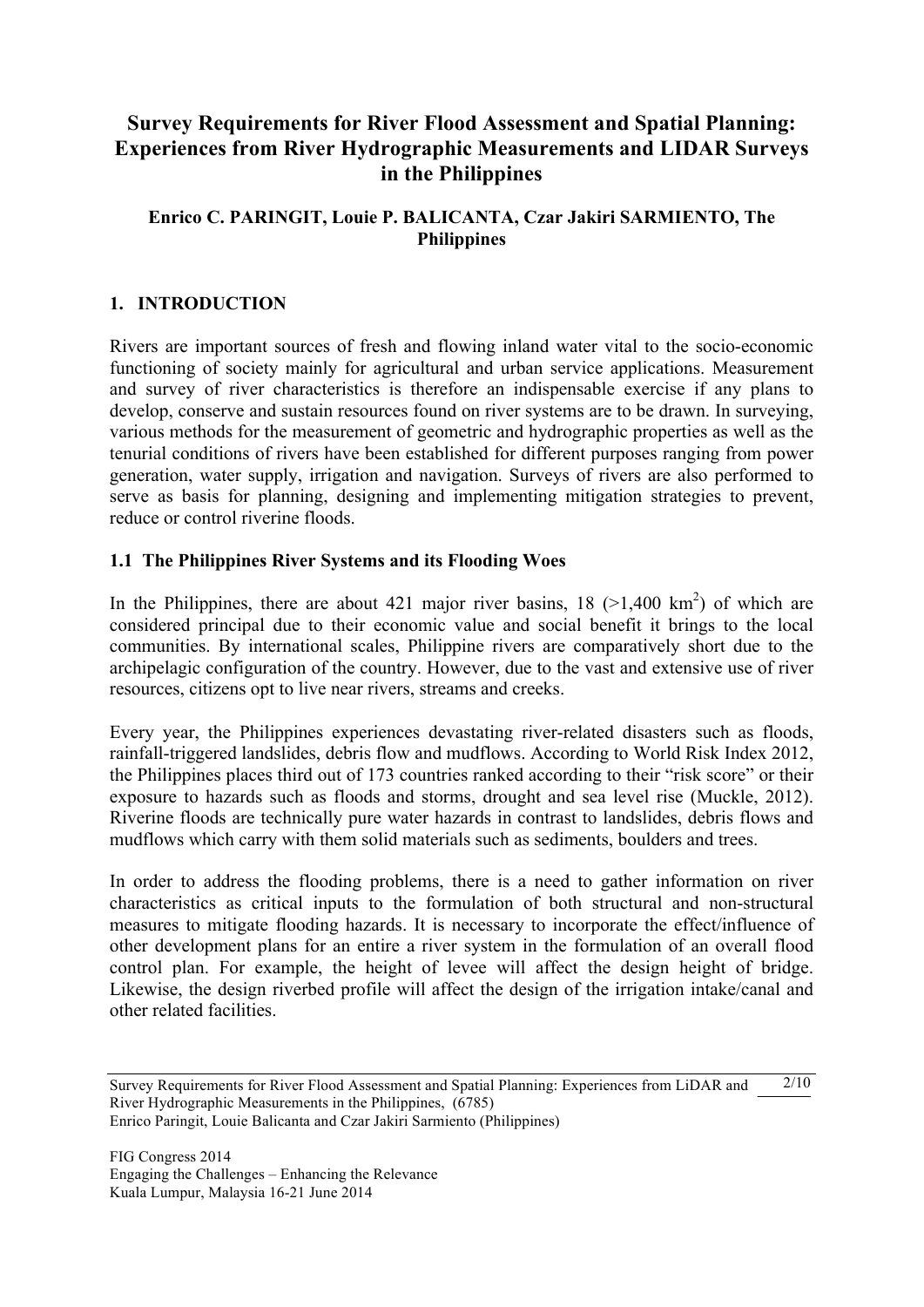The Philippine government undertook a massive effort to generate detailed elevation dataset and develop flood early warning for 18 major river systems throughout the country (Paringit et al, 2012). The Nationwide Disaster Risk and Exposure Assessment for Mitigation (DREAM) program employed airborne (Light Detection and Ranging) LIDAR technology to generate detailed topography of major river systems. Coupled with the aerial surveys, ground surveys were also performed to capture parameters that cannot be obtained from airborne sensors.

### **2. RIVER SURVEY APPROACHES FOR FLOOD ASSESSMENTS**

Rivers surveys and investigation are typically conducted to generate the basic data and information necessary for the subsequent flood assessment and planning. From an infrastructure point of view, precise river surveys are conducted for the design and construction of appropriate river training structures and bank protection works. It is noted that the appropriateness of a particular plan/design rely much on the veracity and accuracy of available basic data and information. In addition to ground-based surveys, aerial photography has been traditionally used to generate topography, infer land uses and interpret geology.

We revisit the ground and aerial survey activities typically required for assessing river flooding conditions. These include control surveys, river cross-sections, profile surveys, bathymetry, hydrometric measurements and how aerial surveys - particularly with the use of airborne LIDAR serve to supplant some of the spatial data requirements. We then present the methods we employed following the prescribed techniques and modification necessary as need arises. Lastly, we show the results and products of survey, processing and modeling exercise.

#### **2.1 Ground Surveys**

#### 2.1.1 Control Surveys

The force of gravity, and hence water flow, depends on precise determination of elevation in and around rivers must be precisely known. Otherwise backflows and wrong assessments of water dynamic behavior many occur.

Vertical control points or elevation benchmarks are typically established near river banks with the use of calibrated digital levels and observed Third Order Vertical Control (Type 2) standards: *error*  $\leq 12$ *mm*  $\times \sqrt{D}$  where the distance *D* is given in kilometers). These control points were referred to the mean sea level (MSL) referenced from the nearest benchmark initially established by the national mapping agency - the National Mapping and Resource Information Authority (NAMRIA). In the DREAM Program, the use of GNSS receivers was done in situations where a known control point was too distant from the survey site for a conventional leveling line to be established. Established horizontal control or reference points were also used as vertical control points provided proper connection through conventional or GNSS-based leveling is conducted.

Survey Requirements for River Flood Assessment and Spatial Planning: Experiences from LiDAR and River Hydrographic Measurements in the Philippines, (6785) Enrico Paringit, Louie Balicanta and Czar Jakiri Sarmiento (Philippines)  $3/10$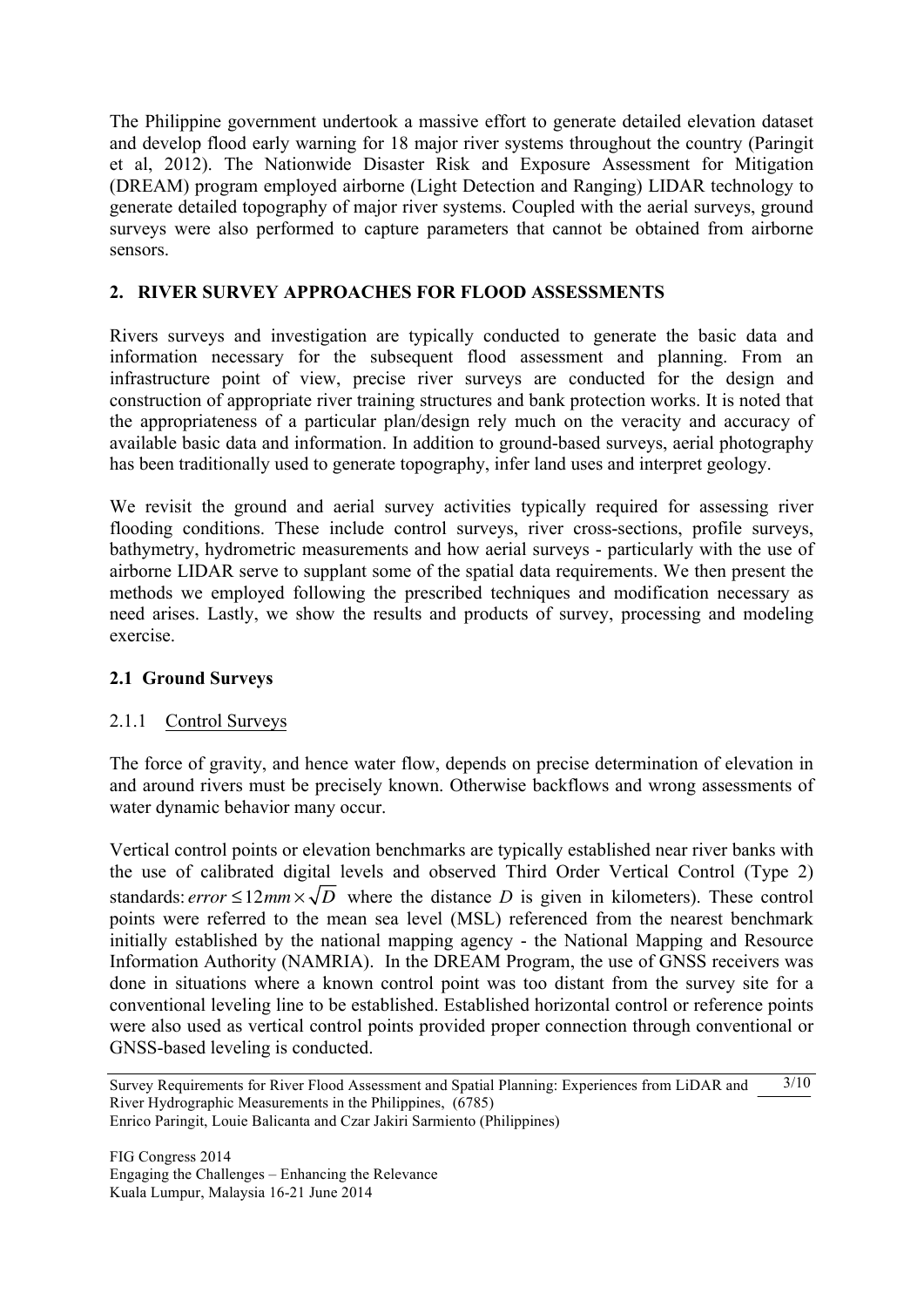### 2.1.2 River Cross-Section Surveys

For the development of master plans, river cross sections at typical sites are typically done every 500 m to 1,000 m intervals along the stretches of river of interest depending on the size of the river from topographic maps (DPWH and JICAa, 2003, DPWH and JICAb, 2003). However for implementation of typical river structure projects, finer scale surveys are conducted with horizontal scale of 1:500 to 1:2,000 depending on the size of the river. Vertical scales have scales of 1:100 to 1:500 depending on the topographic condition. Measurement interval between cross section survey ranges from 100 m to 1,000 m. The width of survey area are typically extended at least 20m beyond both banks but may be further widened provided the location is still a flood prone area (e.g. based on best available flood hazard maps). The interval of measurement along the river-cross section ranges from 2m to 5m on narrow rivers and 5m to 20m on wide rivers.

For the case study presented here, GNSS-based kinematic-based techniques are employed to capture the river cross-section data in both upper and lower banks and on both sides of the river. Traversing the river itself by wading through or riding a small boat or raft, the polemounted GNSS poles are carried by the surveyor manually and an assistant to help clear out the section path. GNSS reading frequencies are set by distance moved rather than by time interval. For shallow rivers, the surveyor has no choice but to wade through the river to cross the river channel.

#### 2.1.3 River Profile Surveys

River profiles describe the longitudinal configuration of the river necessary to determine the slope/grade and configuration. Profile along the upper bank, the lower bank on both sides of the river are typically generated to fully describe the channel geometry. Again, a GNSS-based kinematic mode survey tehcnique was employed. A combination of GPS-depth meter with vertical and horizontal resolutions of 10cm and 100 meters, or finer, respectively were utilized in the river profile surveys. Ground control points were used for post-survey correction of survey tracks. Whenever possible river profile surveys were done simultaneously with the cross section surveys to make use of the same reference and control point.

#### 2.1.4 River Bathymetry Surveys

Echosounders equipped with GNSS receivers installed in a rubber boat or motorized *banca* are utilized for surveying the river bed profile of the main river channel. The combined echo sounder-GNSS setup records the position and depth at half-meter (0.5m) horizontal distance intervals with vertical (depth) precision of 10 cm with a time stamp (time of measurement) record for latter synchronization with the GNSS-based position and time. Depth is measured from the echosounder transducer towards the bottom (river bed) surface less the draft length of the transducer. Two depth measurement passes are captured. The first is a sinusoidal path going from one side of the river to the other typically at wave period of about 50m. The

FIG Congress 2014 Engaging the Challenges – Enhancing the Relevance Kuala Lumpur, Malaysia 16-21 June 2014

Survey Requirements for River Flood Assessment and Spatial Planning: Experiences from LiDAR and River Hydrographic Measurements in the Philippines, (6785) Enrico Paringit, Louie Balicanta and Czar Jakiri Sarmiento (Philippines)  $4/10$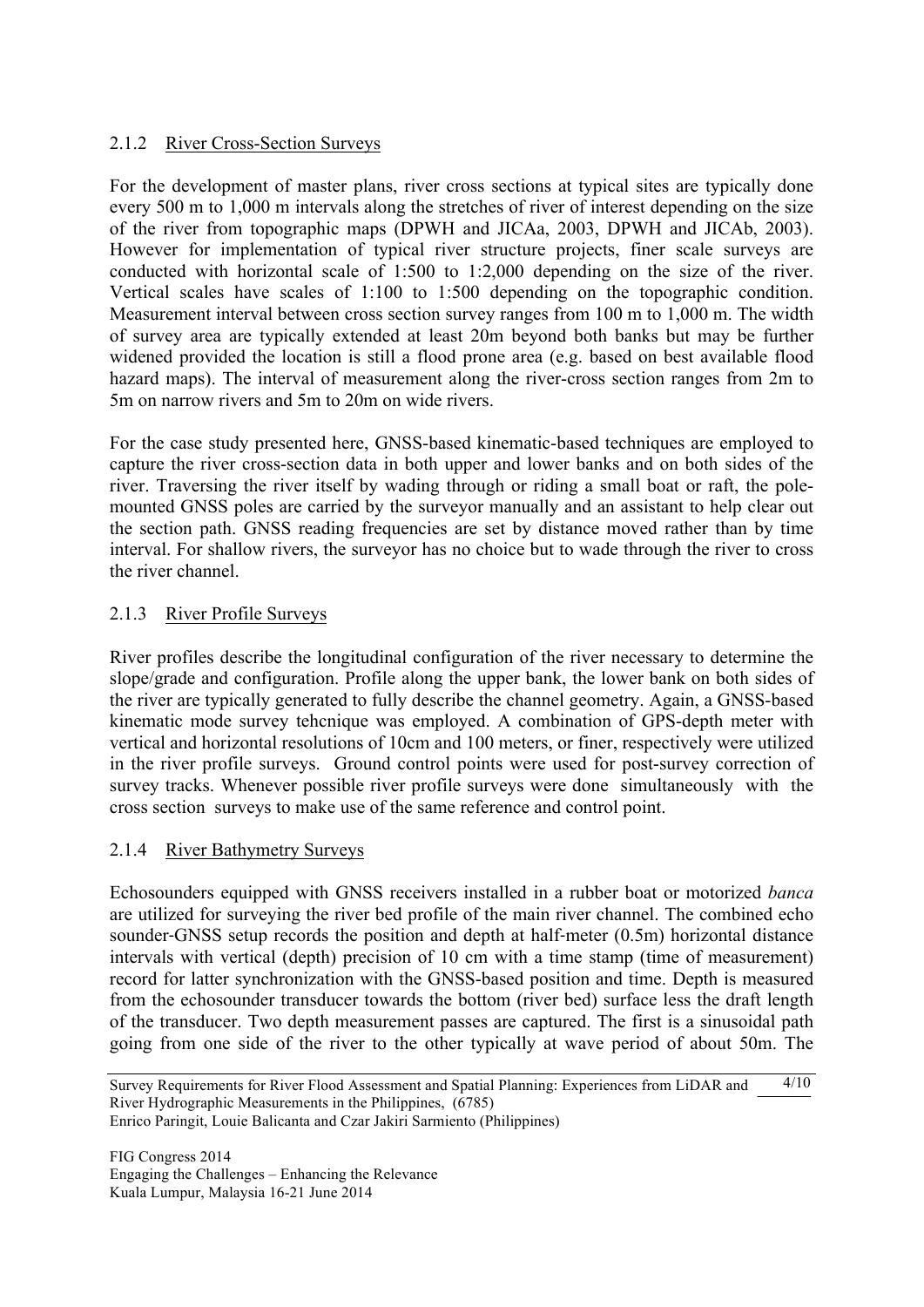second is by running the sounder-equipped boat along the thalweg - the deepest part of the river channel. Either way, the ability to follow the target path depends on the skill of the boat driver, the presence of obstructions and the river current. Data from the two measurement paths are combined during the processing and adjusted for effect of tide.

#### 2.1.5 Hydrometric Surveys and Monitoring

Inflows or incoming waters from the upper catchment area are measured for a continuous period in order to establish relationship of rainfall amount with flow in terms of magnitude and peak flow arrival time. Rain gauges are installed to measure rain intensity and time of occurrence in the catchment. For river water velocity, two instruments are used: the first is the typical propeller meter while the other makes use of an Acoustic Doppler Current Profiler (ADCP). ADCP intended for river surveys are typically designed to measure either horizontal or vertical profile of the flow.

Continuous measurement of depth of water at a fixed point is done by a data-logging pressure gauge or by recording the water level from an automated water level sensor (AWLS). Traditionally, water levels are manually read in a staff gauge strip painted or attached to the bridge pile/pier in the river. However, digital pressure gauges and AWLS have become popular alternatives due to reduced cost operation, reliability and safety. Data from the AWLS are transmitted to a server via a short message system (SMS) protocol over the mobile telephone network. The latter holds the distinct advantage of being valuable for real-time monitoring and decreases risk to personnel conducting the measurements during high-flows.

The cross-section of a river is measured where the velocity sensor/gauge is placed to compute for the flow across the section by trapezoidal method. Depending on the orientation of the ADCP, the velocities may vary horizontally or vertically and consequently the method to compute for the flow assumes that either the vertical or horizontal component of the velocity is held constant respectively.

Manual velocity measurements are conducted even without rainfall to establish base flows. During rainfall events however, the frequency of measurements are increased to 10-minute intervals in order to capture the rise of water as rainfall runoff comes down from the catchment. The AWLS measures stage at 10-minute intervals.

Flow measurement records are used mainly for calibrating and validating the discharge models. Water level measurement obtained from the staff gauges or AWLS installed in the area of interest must also be tied to the MSL in order to establish the relative difference in elevation at different segments of the river. Applying a single reference system for the stage enable the observation and analysis of the cascading flood waters.

#### **2.2 Aerial Surveys**

Survey Requirements for River Flood Assessment and Spatial Planning: Experiences from LiDAR and River Hydrographic Measurements in the Philippines, (6785) Enrico Paringit, Louie Balicanta and Czar Jakiri Sarmiento (Philippines)  $5/10$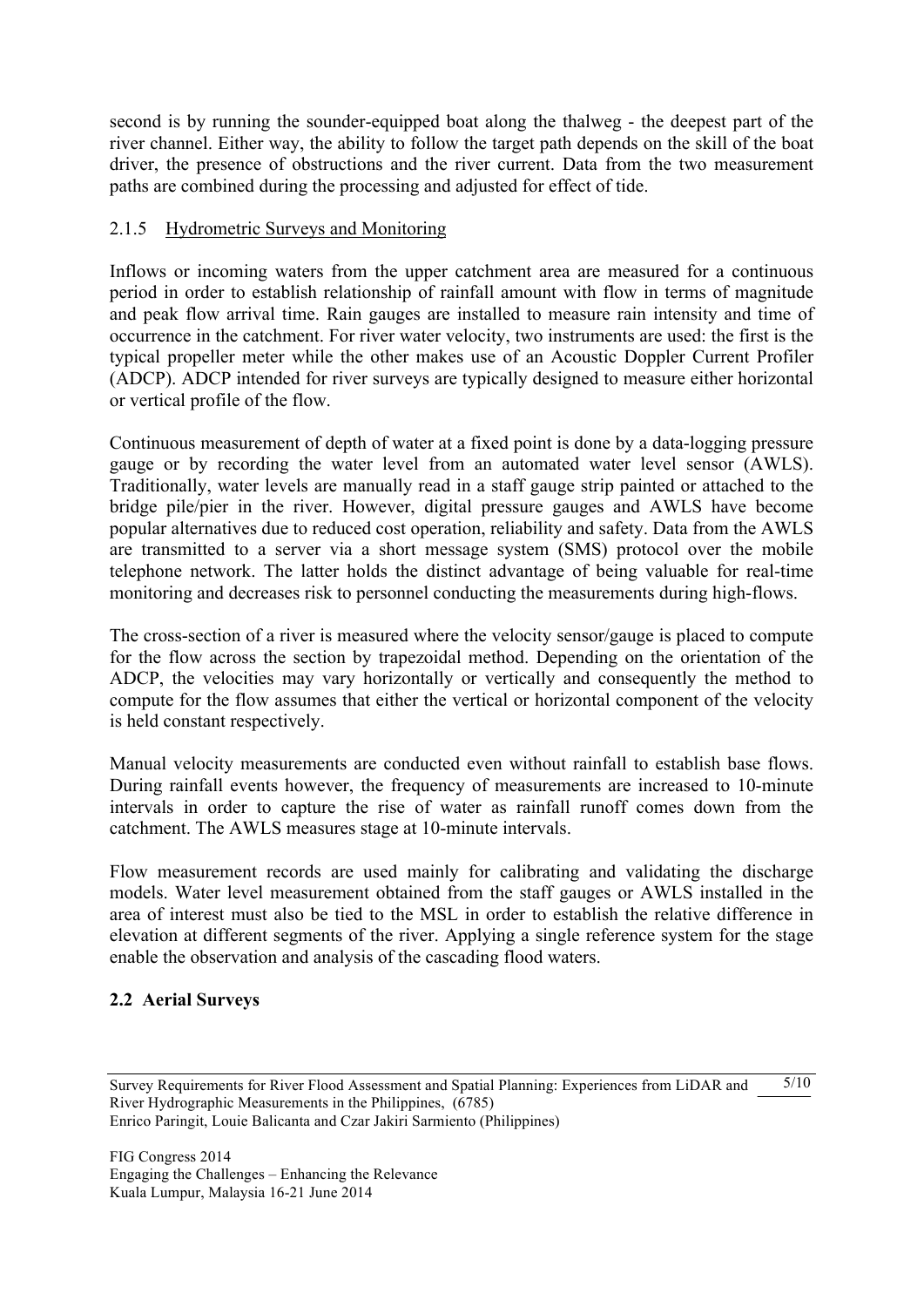Ground elevation is one of the most important datasets for conduct of flood modeling. For the case study presented in this project, LIDAR data at 2m points per  $m<sup>2</sup>$  density was acquired in April 2013 through the DREAM Program (Paringit, et al, 2012). The LIDAR point clouds were then processed to produce 1m-resolution digital terrain model (DTM). The LIDAR dataset was post-processed to remove features captured by the LIDAR that may artificially impede flow of water along the river such as bridges during the flood simulation. The positional accuracy of LIDAR data was later evaluated using the cross section data gathered as described in the previous section.

Since the topographic LIDAR system is not able to penetrate water and capture depth, the bathymetry of the river that were surveyed using the methods employed in the previous sections were "burned" into the LIDAR-derived DTM. This integration process also serves as one of the quality assessment procedures for ensuring that the LIDAR DTMs are properly calibrated.

### **2.3 Uses of river survey data for flood modeling, mapping and monitoring**

All the geometry data coming from different survey modes described above come together as input data for the flood modeling. As was mentioned, the profile and cross section measurements are used to augment the river geometry along the river channel extracted from the LIDAR DTM data. This fused elevation data formed the basic geometric input of the flood model. Others datasets such as rainfall as the driver of flooding and the tide measurement if the downstream end of the river being modeled came from tide gauges or a predicted tide table. Surface roughness was obtained from the LIDAR measurements.

The river flood modeling program used in this paper is based on shallow water solution of the St Venant equation that simulates water flow along the river. Popinet (2003) implemented the shallow water equations using an adaptive mesh projection method for the time-dependent incompressible Euler equations. In order to take advantage of the availability of multicore computer processors, the computation domain may spatially discretized using quad/octrees and a multilevel Poisson solver (Popinet 2012). Complex solid boundaries are represented using a volume-of-fluid approach. Second-order convergence in space and time is implemented on regular, statically and dynamically refined grids.

Aside from flood depths, the determination of speed of the rushing water is important for assessing flood hazards (Kelman and Spence, 2004). In this case, the depth-averaged velocity of the flooding is also captured during the simulation runs. The maximum velocity is assessed from the time series data.

#### **3. CASE STUDIES:**

## **3.1 Iligan City River Flood Models and Maps**

Survey Requirements for River Flood Assessment and Spatial Planning: Experiences from LiDAR and River Hydrographic Measurements in the Philippines, (6785) Enrico Paringit, Louie Balicanta and Czar Jakiri Sarmiento (Philippines)  $6/10$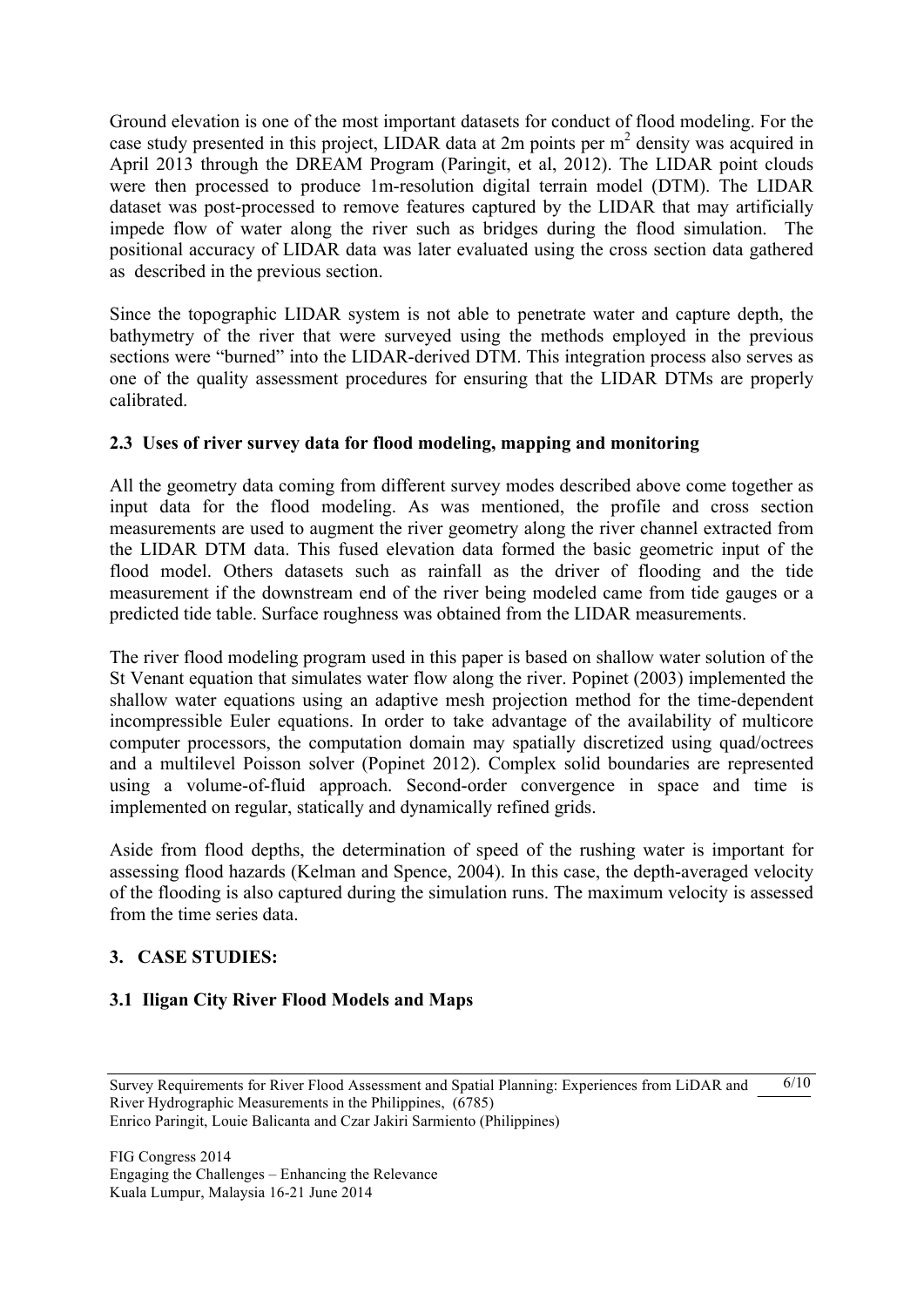Our case study area, Iligan City in southern Philippines experienced 180mm of rainfall overnight, more than 60 percent of their average monthly rainfall pouring one event when Typhoon "Sendong" (International Name: "Washi") hit the country on the night of 17 December 2011. Gushing waters from the two rivers (Mandulog River and Iligan River) located in the city coincided with the high tide which restricted the flow of flood waters, the steep topography of the catchment, and the debris into the river exacerbated the impact of flash flood that contributed to the disaster. Deaths reached 492 with 90,285 persons affected, and economic losses amounted to \$345Million (NDRRMC, 2011) for the entire area.

At total of 13 cross-section measurements were conducted. The bathymetry measurements. Based on the surveys and LIDAR overflight data, high-resolution flood hazard map with 3Drendition helps answer these questions. The map gave the spatial extent of flooding in the two rivers of Iligan City from rainfall that have 5-, 25-, 50- and 100-year rain return periods. It identifies in greater detail what communities will be affected at various flood depths since it could be plotted in a greater scale than what was previously available.

An example of a depth map is shown in Figure **1**. The ranges (0.2m to 0.5m, 0.5 to 1.0m, 1 to 2m, 2m to 5m and >5m) were so selected so as to illustrate the possible physical impact of the inundation. The velocity map is shown in Figure **2**.



Figure 1. Flood depth inundation map of Mandulog River and flood plain.

FIG Congress 2014 Engaging the Challenges – Enhancing the Relevance Kuala Lumpur, Malaysia 16-21 June 2014

Survey Requirements for River Flood Assessment and Spatial Planning: Experiences from LiDAR and River Hydrographic Measurements in the Philippines, (6785) Enrico Paringit, Louie Balicanta and Czar Jakiri Sarmiento (Philippines)  $7/10$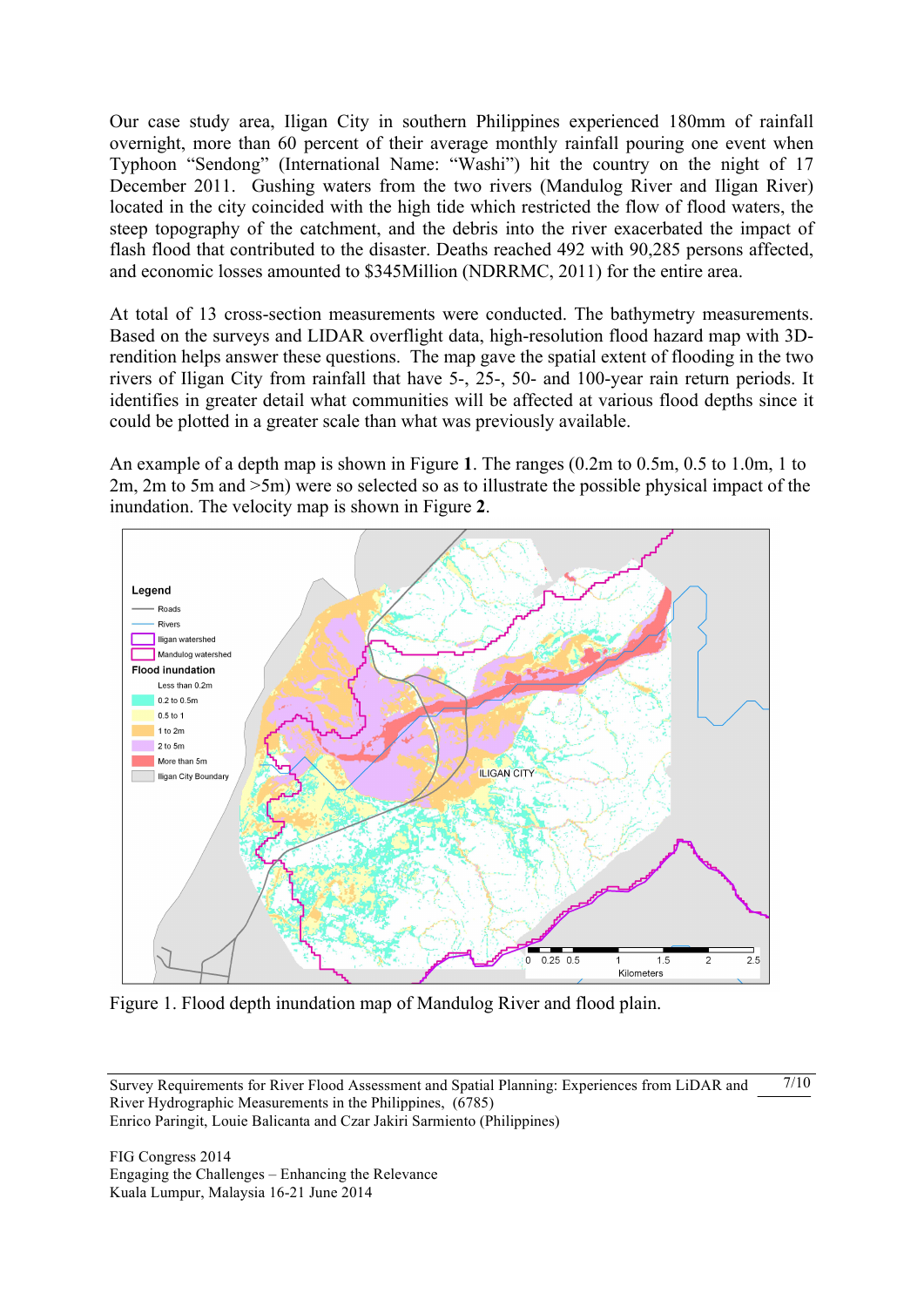

Figure 2. Velocity vector map for the lower reaches of Mandulog River for a 100-year return period. The arrow lengths indicate the speed (m/s) and the color the magnitude of the speed.

The flood hazard maps basically defined the carrying capacity of the river. This is important in land use planning and zoning since it identifies decision zones where development and location of communities must be regulated. It also guides investment decisions such as what flood and drainage control facilities must be put in place, and how will they be designed to withstand future impacts of climate change. It also directs priorities for watershed management by influencing policies on managed production while protecting the upland areas. The flood inundation model which simulates the velocity of water flow will also guide

Survey Requirements for River Flood Assessment and Spatial Planning: Experiences from LiDAR and River Hydrographic Measurements in the Philippines, (6785) Enrico Paringit, Louie Balicanta and Czar Jakiri Sarmiento (Philippines)  $8/10$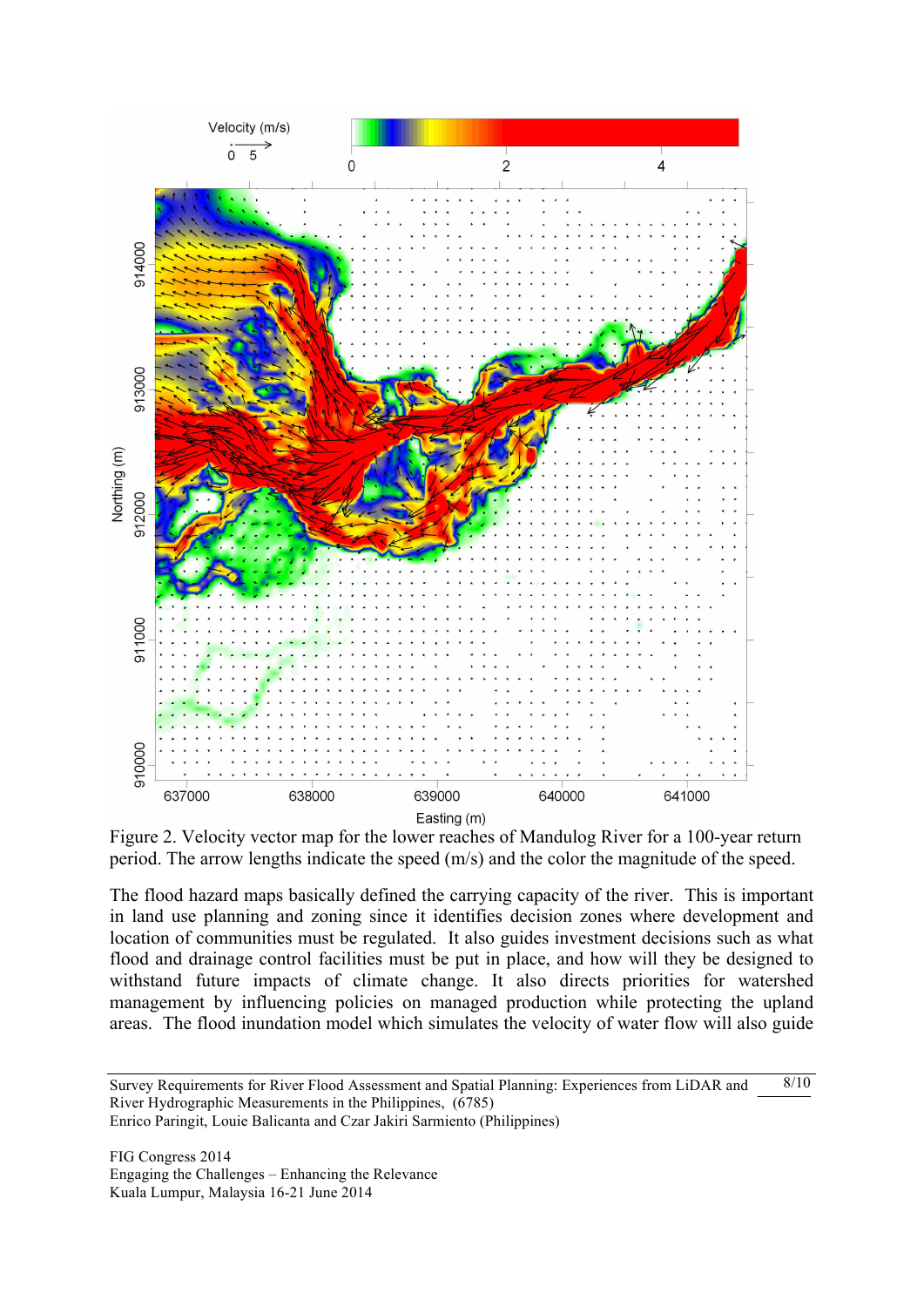the integrated flood monitoring and early warning system that government intends to put in place.

By being able to pinpoint areas that are of highest risk to future flood events, local governments will be able to prioritize their programs and projects to address the vulnerability of communities therein, come up with better preparedness programs, and ensure the safety of everyone.

## **4. FINAL REMARKS**

This paper discussed the different surveys employed in order to produce the data required to perform detailed flood hazard mapping and assessment. The flood hazard mapping exercise was able to define in greater detail the flooding susceptibility of the four river systems based on a combination of various survey techniques employed on the ground and on the air. The newly generated spatial information serves as a valuable input for land use planning and zoning since it identifies decision zones where settlement and development activities must be regulated. The flood scenarios also guides investment decisions such as what flood and drainage control facilities must be put in place, and how will they be designed to withstand future impacts of climate change. It will also guide priorities for watershed management by influencing policies on managed production while and protecting the upland areas. The flood inundation model which simulates the velocity of water flow can guide the integrated flood monitoring and early warning system that government intends to put in place. By being able to pinpoint areas that are of highest risk to future flood events, local governments will be more equipped in prioritizing their programs and projects that will address the vulnerability of communities therein, come up with better preparedness programs, and ensure the safety of the citizens.

## **REFERENCES**

- Department of Public Works and Highways (DPWH) and the Japan International Cooperation Agency (JICA) (2003), Manual on Flood Control and Planning, JICA, 135 pp.
- Department of Public Works and Highways (DPWH) and the Japan International Cooperation Agency (JICA) (2003), Technical Standards and Guidelines for Planning and Design, 177 pp.
- Kelman, I. and Spence, R. (2004), An overview of flood actions on buildings, Engineering Geology 73, 297–309.
- Muckle, P. (2012), Disaster Risk, Environmental Degradation and Global Sustainability Policy, in World Risk Report 2012, Allied Development Works, pp. 5-10.
- National Disaster Risk Reduction and Management Council (NDRRMC) (2011), Final Report on the Effects and Emergency Management Tropical Storm "SENDONG" (Washi), url:

http://www.ndrrmc.gov.ph/attachments/article/358/Final%20Report%20re%20TS%20 Sendong,%2015%20-%2018%20December%202011.pdf; accessed: 18 December 2012.

Survey Requirements for River Flood Assessment and Spatial Planning: Experiences from LiDAR and River Hydrographic Measurements in the Philippines, (6785) Enrico Paringit, Louie Balicanta and Czar Jakiri Sarmiento (Philippines)  $9/10$